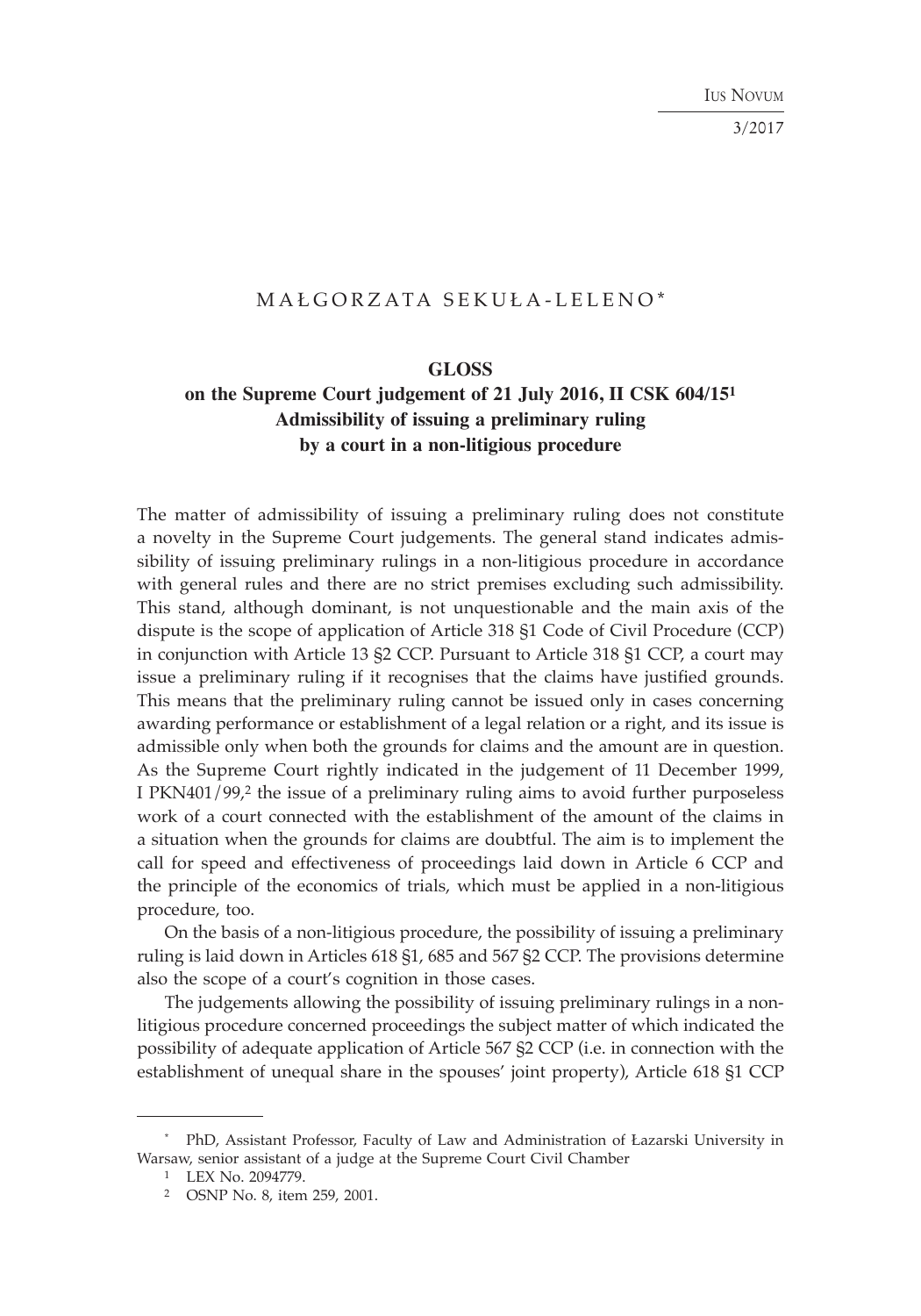(i.e. in a dispute between co-owners concerning the right to apply for dissolution of the co-ownership or concerning the right of co-ownership), or Article 685 CCP (with respect to the right to claim distribution of inheritance and belonging of a given thing to the inheritance).3

There is a controversy in jurisprudence and the judicature over the issue whether a court can adopt a preliminary ruling in a non-litigious procedure also in cases other than those indicated, applying Article 318 §1 in conjunction with Article 13 §2 CCP, respectively. The Supreme Court expressed a positive opinion on this issue in resolutions of 9 May 1967, III CZP 37/67,4 and of 7 July 1971, III CZP 35/71,5 and then in a ruling of 21 October 1999, I CKN 169/986.

The Supreme Court adopted a different stand in the justification for the resolution of seven judges of 26 February 1968, III CZP 101/67,7 in which it substantiated inadmissibility of respective application of Article 318 CCP in a nonlitigious procedure and stated that in the event of a lack of the above special provisions, matters indicated in them should be heard in a trial and regulations being exceptional in nature should be interpreted precisely, institutions typical only of a trial should not be transferred to the area of a non-litigious procedure, and a ruling that is constitutive in nature cannot be issued in a non-litigious procedure (e.g. the determination of a heir's unworthiness to inherit) if a ruling issued in a non-litigious procedure is declarative (e.g. confirmation of the acquisition of an inheritance). The arguments did not meet with approval from jurisprudence and the judicature.

However, the decision that is discussed in the gloss deserves attention because earlier the Supreme Court did not analyse a possibility of issuing a preliminary ruling in a case concerning establishing transmission servitude and acquisitive prescription claimed by the party to the proceedings, especially in a situation when there is a lack of regulations providing for such a solution. Thus, the Supreme Court's attempt to solve the above problem should be appreciated because it influences rational assessment of the appropriateness of non-litigious proceedings and the economics of trials. A preliminary ruling may be issued only when reasons related to the economics of trials are arguments for ruling on a given right or a legal relationship.8

It is worth taking into consideration the resolution of 7 May 2010, III CZP 34/10,9 in which the Supreme Court expressed an opinion that in the case concerning

<sup>3</sup> See, the Supreme Court rulings of: 8 November 2013, I CSK 732/12, 22 October 2009, III CSK 21/09 and the Supreme Court resolution of 7 May 2010, III CZP 34/10.

<sup>4</sup> OSNCP No. 11, item 198, 1967.

<sup>5</sup> OSNCP No. 1, item 4, 1972.

<sup>6</sup> See, more about this issue in: K. Piasecki, *Postępowanie sporne rozpoznawcze* [Preliminary proceedings in disputed grounds for a claim], Warsaw 2004, pp. 352–354; W. Broniewicz, *Postępowanie cywilne w zarysie* [Overview of civil procedure], Warsaw 2008, p. 240; W. Siedlecki, *Postępowanie nieprocesowe* [Non-litigious procedure], Warsaw 1988, p. 76; K. Korzan, *Postępowanie nieprocesowe* [Non-litigious procedure], Warsaw 1997, p. 156.

<sup>7</sup> OSNC No. 12, item 203, 1968.

<sup>8 [</sup>Sic:] the Supreme Court in the ruling of 17 April 2000, V CKN 23/00, LEX No. 1218605.

<sup>9</sup> OSNC No. 12, item 160, 2010.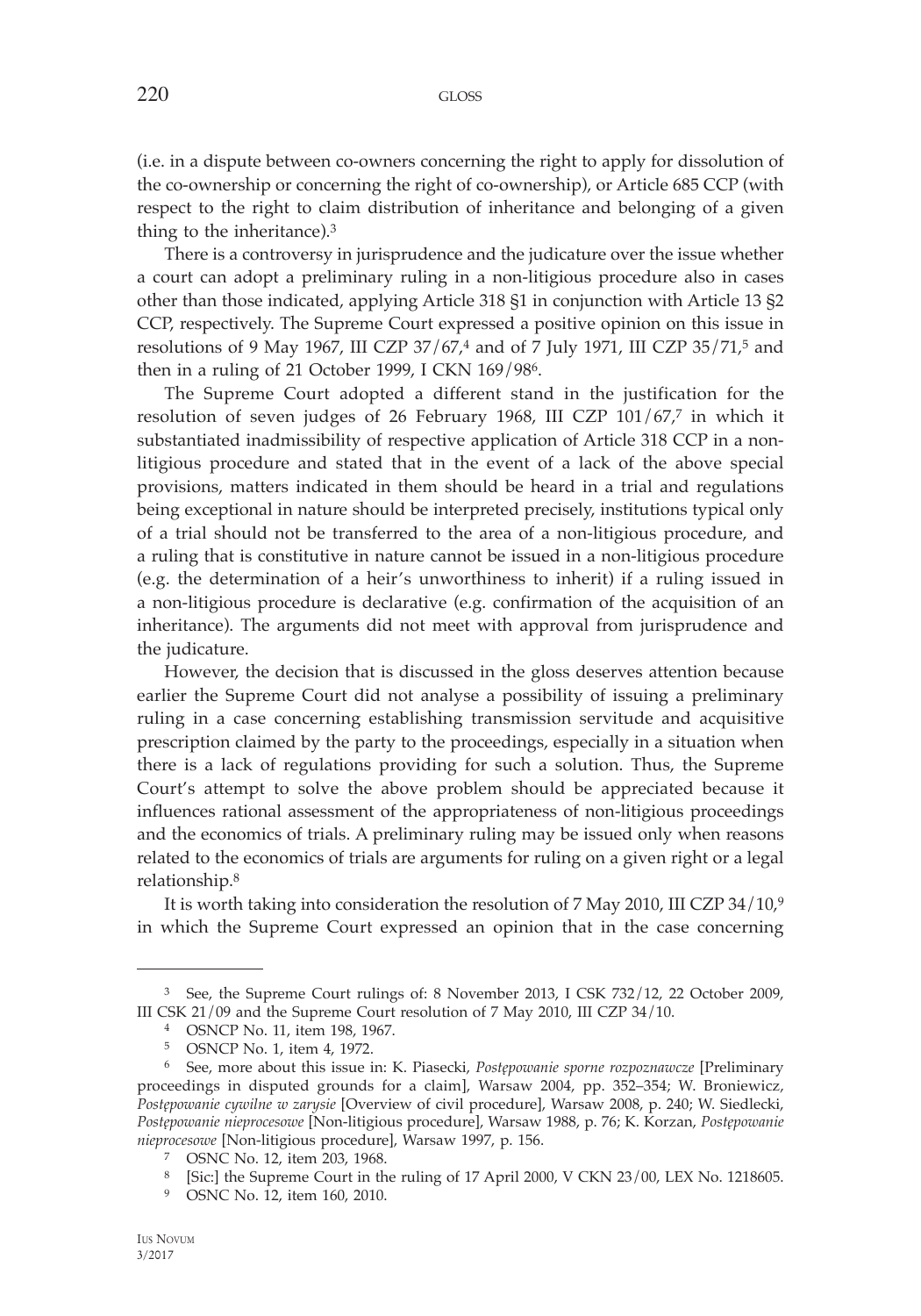distribution of joint property after the termination of spouses' joint property, a court adjudicates on claims under Article 231 of the Civil Code (CC) in a judgement concluding the proceedings. However, a court may issue a partial or preliminary ruling if there are justifying circumstances. Thus, the Supreme Court admitted the issue of a preliminary or a partial ruling in matters other than indicated *numerus clausus* in Article 567 §2, Article 618 §1 and Article 685 CCP. It is indicated also that a court should use the possibility of issuing a partial or a preliminary ruling when it is purposeful and will allow the court to adjudicate in a case partially or will cause adjudication on the disputed grounds for a claim or another secondary issue that is subject to adjudication, without the conducting proceedings in other matters, which is not necessary in order to issue a partial ruling or may turn out to be useless if the partial ruling proved to be defective.

### CASE BACKGROUND

In the discussed case, the petitioner applied for the establishment of transmission servitude of the real property for the benefit of a business entity: Mazowiecka Spółka Gazownictwa with respect to the gas pipeline on its plot of land.

In the preliminary ruling of 5 December 2014, the Regional Court recognised that the motion had justified grounds. The Court established that the real estate had been entered into the land and mortgage register and the petitioner was a registered owner. Neither the petitioner nor the former owners had given their consent to build a gas pipeline on their land.

Analysing the legal situation, the Regional Court expressed an opinion that because the party to the proceedings challenged the grounds for motion to establish transmission servitude, there were reasons for issuing a preliminary ruling in accordance with Article 318 §1 in conjunction with Article 13 §2 CCP. According to the Court, all the requirements for claims laid down in Article 3051 and Article 3052 §2 CC were met in principle.

The District Court in Łódź in the decision of 29 May 2015 dismissed the appeal of the party to the proceedings. The Court held that, although the possibility of issuing a preliminary ruling in a non-litigious procedure based on Article 318 §1 in conjunction with Article 13 §2 CCP raised doubts in case law, the judicature admitted such a possibility because the Supreme Court in the resolution of 7 May 2010, III CZP 34/1010 admitted the issue of a preliminary or partial ruling in cases other than indicated *numerus clausus* in Article 567 §2, Article 618 §1 and Article 685 CCP.

The Court also indicated the a court should use the possibility of issuing a partial or preliminary ruling when it is purposeful and will allow a court to adjudicate partially in the case or will cause a court to adjudicate in a case partially or will cause adjudication on the disputed grounds for a claim or another secondary issue that is subject to adjudication, without conducting proceedings in other matters,

<sup>10</sup> OSNC 2010, No. 12, item 160, 2010.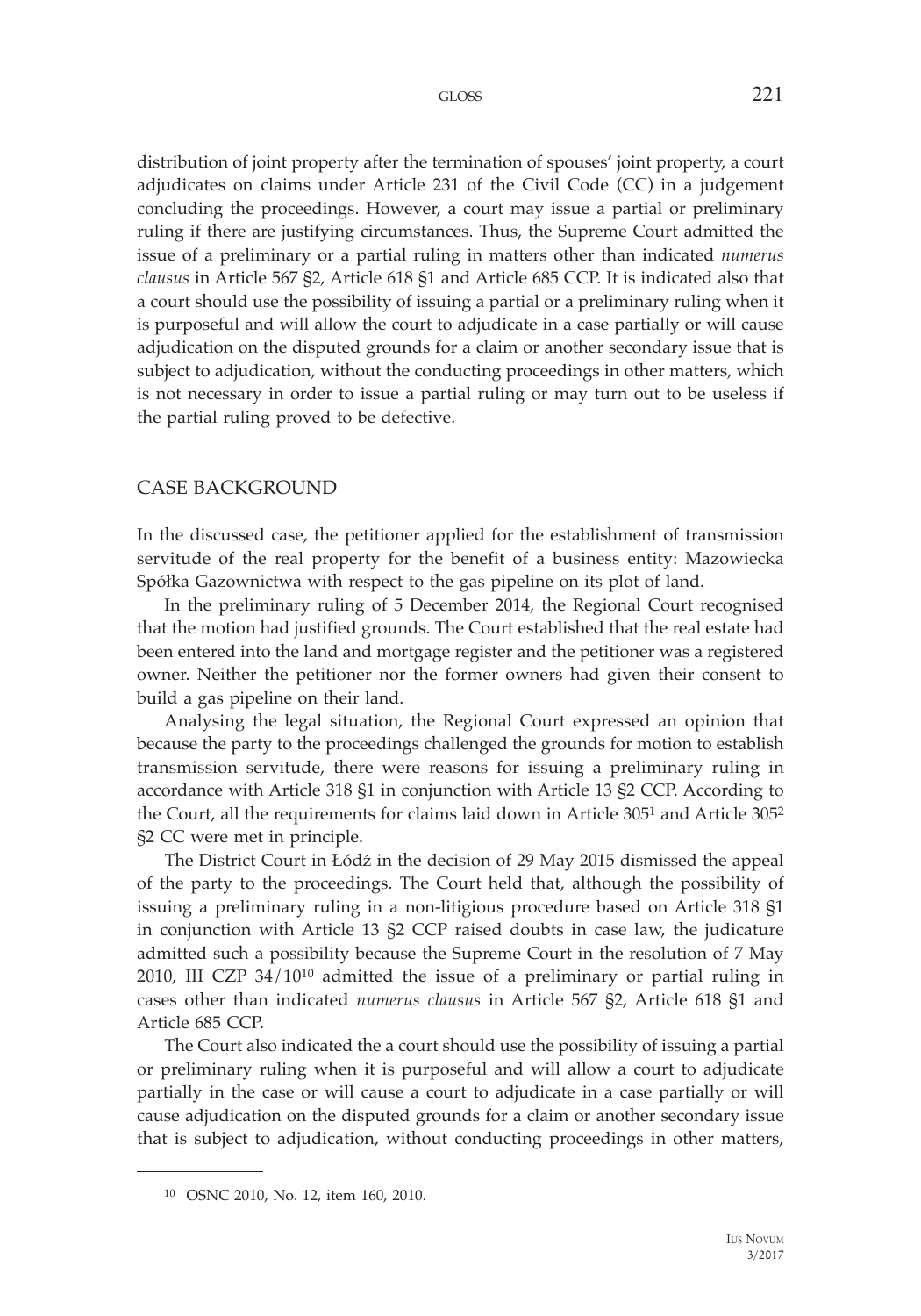which is not necessary in order to issue a partial ruling or may turn out to be useless if the partial ruling proved to be defective. In the Court's opinion, such a situation occurred in the case because the adjudication on justified grounds for a claim allowed the Regional Court to adjudicate on the claim of the servitude acquisitive prescription.

In the cassation appeal, the party to the proceedings first of all claimed that the provisions of Article 318 §1 in conjunction with Article 13 §2 CCP were infringed because the provisions of Article 318 §1 CCP concerning a trial were applied to a non-litigious procedure. This made it possible to issue a preliminary ruling in a situation when in a non-litigious procedure, there are special regulations concerning admissibility of issuing preliminary rulings, and this resulted in the recognition of admissibility of issuing a preliminary ruling in the proceedings to establish transmission servitude, for which there is a lack of special regulations providing for such a possibility.

The Supreme Court in the theses of its ruling stated that:

- (1) Preliminary rulings laid down in Article 567 §2, Article 618 §1 and Article 685 CCP differ from preliminary judgements in the meaning of Article 318 §1 CCP because they adjudicate independently, finally and completely on the matters that are significant for the main case without referring the parties to the litigation mode.
- (2) Preliminary rulings adjudicating on prejudicial issues may be adopted only in distributing proceedings and not in other cases heard in this mode, and in order to issue a "classical" preliminary ruling in a non-litigious procedure, the requirements laid down in Article 3118 §1 in conjunction with Article 13 §2 CCP must be met.
- (3) In the light of the provisions implementing the principle of the proceeding continuity and integrity, Article 318 §1 CCP is recognised as an exception to it because it leads to the division of the proceedings into two separate stages. Such nature requires, in accordance with the principle *exceptiones non sunt extendae*, that it should be precisely interpreted and the interpretation should take into consideration the aim of the norm contained in it, which is to serve the economics of trials.
- (4) The Court disapproved of the opinion that what determines whether a given matter may be subject to adjudication with the use of a preliminary ruling is its significance for the main claim and the need to issue a final ruling, which means the need to adjudicate *ad casum* on such possibility to particular types of cases (e.g. in the case concerning the establishment of the right-of-way) and the use of an argument of the lack of dependence between "grounds and amount" is insufficient.

The Supreme Court indicated that, although in a non-litigious procedure a preliminary ruling can be issued based on general rules (Article 318 §1 in conjunction with Article 13 §2 CCP), in this case, the respective application of this procedural instrument cannot mean its extension based on an unjustified interpretation. According to the Court, the argument for such precise interpretation of Article 318 §1 CCP is, first of all, the principle of a non-litigious procedure that is no dispute between the parties concerned. The Court disapproved of the opinion expressed in the literature that: "whether a given issue may be subject to adjudication in the form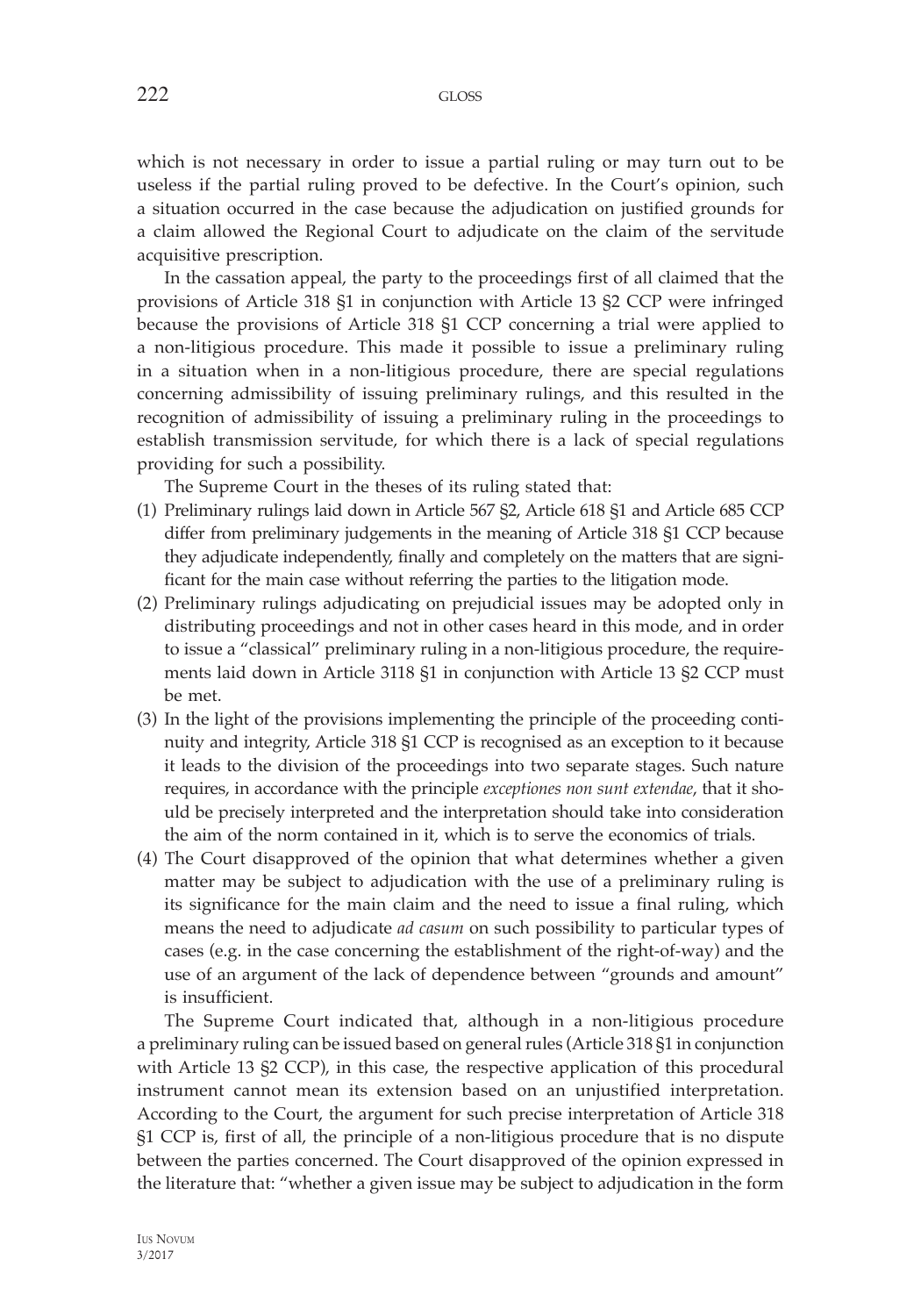of a preliminary ruling is its significance for the main claim and the need to issue a final ruling, which means the need to adjudicate *ad casum* on such possibility to particular types of cases (e.g. in the case concerning the establishment of the rightof-way) and the use of an argument of the lack of dependence between 'grounds and amount' is insufficient". The Court justified this opinion mainly quoting the binding stand on the legal principle expressed in the resolution of seven judges of the Supreme Court of 26 February 1968, III CZP 101/67, and stated that approval of such a stand "would give a court a possibility of issuing preliminary rulings in many cases, regardless of the lack of the requirement of disputability of the grounds for the claim and its amount laid down in Article 318 §1 CCP".

#### GLOSS

The judicature recognises the provision of Article 318 §1 CCP as an exception to the principle of the trial continuity and integrity because it leads to the division of a trial into two separate substantive stages. At the same time, in accordance with the principle *exceptiones non sunt extendae*, this nature of the proceedings requires its precise interpretation, which should take into account the aim of the norm contained in it that is to serve the economics of trials.11 This criterion allows former adjudication of the issues in dispute before adjudicating on the essence of a claim.

In the light of Article 318 §1 CCP, issuing a preliminary ruling is admissible and also justified when the grounds for a claim are, in accordance with the opinion of the first instance court, doubtful and subject to litigation and when the claim amount is also in dispute and its establishment involves laborious, often also costly, evidencetaking proceedings, which might turn out to be useless in case the petitioner's claims were found groundless by the court of second instance.

The interpretation of "grounds for a claim" was the subject matter of opinions expressed in jurisprudence as well as in the Supreme Court judgements.12 What follows is a stand that the term means a specific right or a legal relationship and not a legal or actual opinion, which a court wants to express in its ruling.13

In a non-litigious procedure, there are two types of preliminary rulings. The first group includes those that can be issued based directly on the provisions regulating a non-litigious procedure (e.g. Articles 618 and 688 in conjunction with Articles 618, and 567 §3 in conjunction with Articles 688 and 618 CCP). The second group concerns the possibility of issuing a preliminary ruling with a respective application of Article 318 via Article 13 §2 CCP.14

<sup>11 [</sup>Sic:] the Supreme Court in the ruling of 22 October 2009, III CSK 21/09, OSNC No. 4, item 61, 2010, LEX No. 533567.

<sup>12</sup> See, justification of the resolution of the Supreme Court of 19 November 1957, 4 CO 15/57, OSN No. 4, item 114, 1958; the Supreme Court judgement of 28 June 1982, IV CR 230/82, OSNCP No. 2–3, item 42, 1983.

<sup>13</sup> Supreme Court judgement of 4 February 2000, II CKN 738/98, OSNC No. 7–8, item 146, 2000.14 See, M. Manowska, [in:] *Komentarz do art. 318 kodeksu postępowania cywilnego* [Commentary

on Article 318 CCP], LEX Nb 6; and with respect to this issue: the Supreme Court resolutions of: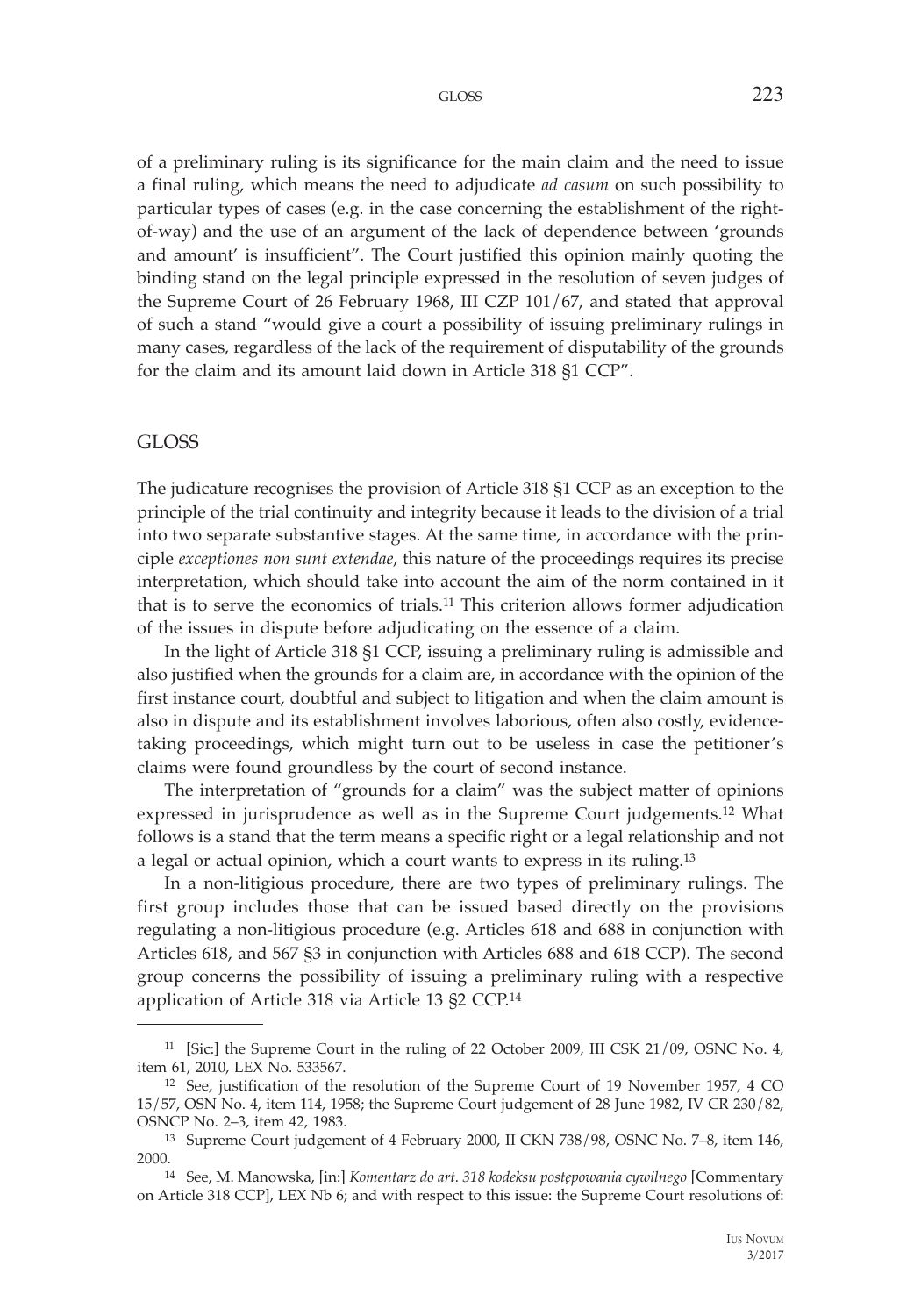As concerns the claims of a cassation appeal, first of all it is necessary to examine whether it was admissible to issue a preliminary ruling in the case based on Article 318 §1 CCP and if it could apply to the party's claim concerning acquisitive prescription of servitude. This, on the other hand, raises a more general question about admissibility of preliminary rulings in a non-litigious procedure in cases other than those clearly listed under Title II, Book II of the Code of Civil Procedure.

The special nature of the introductory provisions laid down in Articles 567, 618 and 685 CCP differentiates them from preliminary rulings in the meaning of Article 318 §1 CCP. They adjudicate on their own on litigious issues that have prejudicial significance for the main case without referring the parties to the litigation mode.<sup>15</sup>

The Supreme Court, in the justification of its stand, rightly drew attention to the argument raised in the literature that "regardless of the concurrence of the name, the preliminary rulings issued in distributing proceedings are not rulings that are equivalent to preliminary rulings in the meaning of Article 318 §1 CCP. A court applies them to adjudicate on claims and secondary issues related to the main claim, which in case of dispute must be adjudicated before the main subject of the proceedings. The decisions included in them are final and prejudicial in relation to the main subject in dispute. Thus, unlike 'classical' preliminary rulings, they may also contain negative content. With the use of those rulings, a court issues a final and complete adjudication in the dispute and not only on the grounds for a claim like in general preliminary rulings. Thus, the subject of the ruling here is not only adjudicating on the grounds but a final solution to a given issue within the scope indicated in a special provision, which is important for the final adjudication in a distributing proceedings".16

<sup>7</sup> May 2010, III CZP 34/10, OSNC No. 12, item 160, 2010; 16 March 2007, III CZP 17/07, OSNC No. 2, item 20, 2008; 9 May 1967, III CZP 37/67, OSNCP No. 11, item 198, 1967; and the Supreme Court rulings of: 22 October 2009, III CSK 21/09, OSNC No. 4, item 61, 2010; 8 November 2013, I CSK 723/12, LEX No. 1439378.

<sup>15 [</sup>Sic:] the Supreme Court ruling of 22 October 2009, III CSK 21/09, OSNC No. 4, item 61, 2010; See, the Supreme Court rulings of: 22 October 2009, III CSK 21/09, OSNC No. 4, item 61, 2010; 8 November 2013, I CSK 723/12, LEX No. 1439378; and 25 November 2009, III CSK 21/09, LEX No. 533567.

<sup>16</sup> See, K. Markiewicz, *Zasady orzekania w postępowaniu nieprocesowym* [Principles of adjudicating in a non-litigious procedure], Warsaw 2013, pp. 163–166; J. Gudowski, [in:] T. Ereciński (ed.), *Kodeks postępowania cywilnego. Komentarz* [Code of Civil Procedure. Commentary], Vol. III, Warsaw 2012, p. 76; W. Siedlecki, [in:] J. Policzkiewicz, W. Siedlecki, E. Wengerek, *Postępowanie nieprocesowe* [Non-litigious procedure], Warsaw 1980, p. 74; J. Krajewski, *Postępowanie nieprocesowe*  [[Non-litigious procedure], Toruń 1973, pp. 56–57; K. Korzan, *Postępowanie nieprocesowe...* [Nonlitigious procedure...], Warsaw 2004, pp. 181–182; A. Stempniak, *Postępowanie o dział spadku*  [Proceedings concerning distribution of inheritance], Warsaw 2010, p. 412; M. Sychowicz, *Problematyka art. 618 k.p.c. (część I)* [Issues under Article 618 CCP (Part I)], Nowe Prawo No. 1, 1972, p. 54; I. Kunicki, *Glosa do uchwały SN z dnia 16.3.2007 r., III CZP 17/07* [Gloss on the resolution of the Supreme Court of 16 March 2007, III CZP 17/07], OSP No. 9, 2009, p. 644; T. Misiuk, *Problemy integracyjne postępowania działowego* [Issues related to combining the procedures in dissolution of co-ownership], Part 2, Palestra 1973, p. 6; J. Jagieła, *Dopuszczalność wydania wyroku wstępnego w procesie cywilnym. Zagadnienia wybrane* [Admissibility of a preliminary judgement. Selected issues], Polski Proces Cywilny No. 1, 2010, pp. 26–27; with respect to this issue, also compare the Supreme Court resolutions of: 28 April 2010, III CZP 9/10, OSNC No. 10, item 136, 2010, p. 30; and 16 March 2007, III CZP 17/07, OSNC No. 2, item 20, 2008.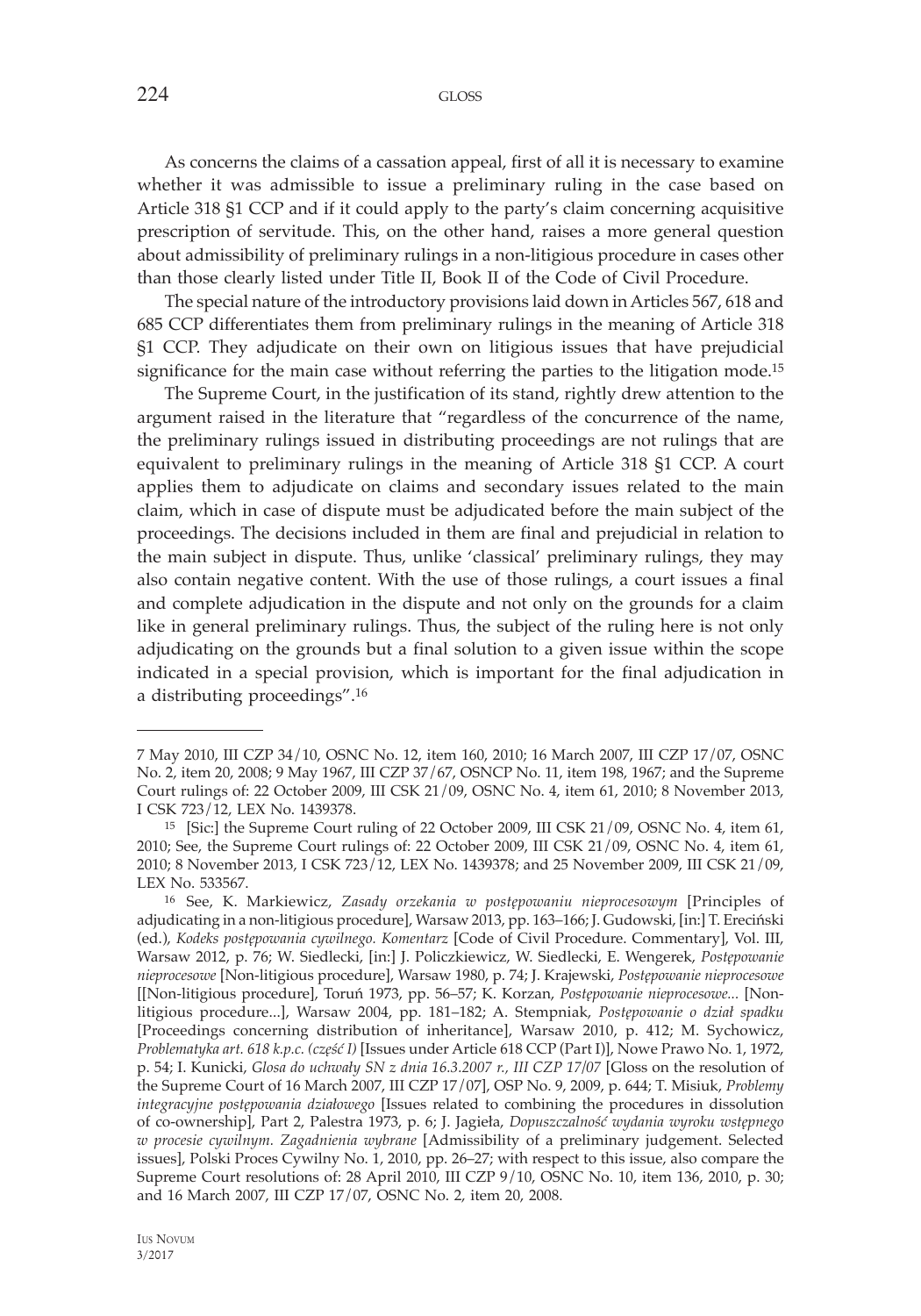GLOSS 225

In the literature, and also in the judicature, a difference in opinions occurred concerning the question whether a court may issue a preliminary ruling in a nonlitigious procedure also in other cases based on appropriately applied provisions, in the meaning of Article 13 §2 CCP, Article 318 §1 CCP.

With respect to this question, the Supreme Court rightly indicted in the justification of its ruling that "The Code of Civil Procedure, striving to concentrate disputes between the parties to the proceedings concerning dissolution of co-ownership, division of joint property and distribution of an inheritance under one procedure, instead of introducing the norm that was in force before and making it possible to refer the parties to the proceedings to the litigation mode, introduced a new, formerly unknown in a non-litigious procedure, instrument of preliminary rulings. If there were no such provisions, the issues, as ones clearly not referred to a nonlitigious procedure, would have to be heard in a trial (Article 13 §1 CCP). Even this circumstance indicates that the instrument of preliminary rulings cannot be extended over cases that the legislator did not envisage. Exceptions strictly defined in statute cannot constitute a general rule". The arguments should be recognised as accurate.

In general, the Supreme Court admits the issue of a preliminary ruling in nonlitigious procedures also in cases other than the above-mentioned or in the same cases but in different situations when there is a possibility and purposefulness of a preliminary ruling "as to the grounds".17 However, it is possible only in conditions that are required in case of a preliminary judgement, thus, if the subject of the proceedings concerns ruling of a claim amount or its establishment, and the claim is in dispute as to its grounds and its amount.18

The regulation laid down in Article 618 §1 CCP, providing for the issue of a preliminary ruling in the cases indicated in this provision, different from those under Article 318 §1 CCP, excludes the possibility of issuing, in accordance with Article 318 §1 in conjunction with Article 13 §2 CCP, a preliminary ruling in other cases departing from the scope of Article 318 §1 CCP, especially the possibility of

<sup>17 [</sup>Sic:] the Supreme Court in resolution of 9 May 1967, III CZP 37/67, OSNCP No. 11, item 198, 1967; the Supreme Court ruling of 21 October 1999, I CKN 169/98, OSNC No. 5, item 86, 2000.18 [Sic:] Also, W. Siedlecki, *Postępowanie nieprocesowe...* [Non-litigious procedure...], p. 76;

by the same author, [in:] W. Berutowicz, Z. Resich (ed.), *System prawa procesowego cywilnego*  [System of the civil procedure law], Vol. II: *Postępowanie rozpoznawcze przed sądami pierwszej instancji* [Preliminary procedure before first instance courts], Ossolineum, Warsaw 1987, p. 652; T. Misiuk, *Problemy integracyjne...* [Issues related...], p. 9; J. Gudowski, [in:] T. Ereciński (ed.), *Kodeks...* [Code...], Vol. III, Warsaw 2012, p. 76; K. Korzan, *Postępowanie nieprocesowe...* [Nonlitigious procedure...], Warsaw 2004, pp. 181–183; B. Dobrzański, [in:] Z. Resich, W. Siedlecki (ed.), *Kodeks postępowania cywilnego. Komentarz* [Code of Civil Procedure. Commentary], Vol. I, Warsaw 1975, p. 804; J. Jodłowski, [in:] J. Jodłowski, K. Piasecki (ed.), *Kodeks postępowania cywilnego z komentarzem* [Code of Civil Procedure with a commentary], Vol. III, Warsaw 1989, pp. 854–855; I. Kunicki, *Glosa do uchwały SN z 16.3.2007 r., III CZP 17/07* [Gloss on the resolution of the Supreme Court of 16 March 2007, III CZP 17/07], No. 9, OSP 2009, p. 643; K. Markiewicz, *Zasady orzekania...* [Principles of adjudicating...], pp. 166–173.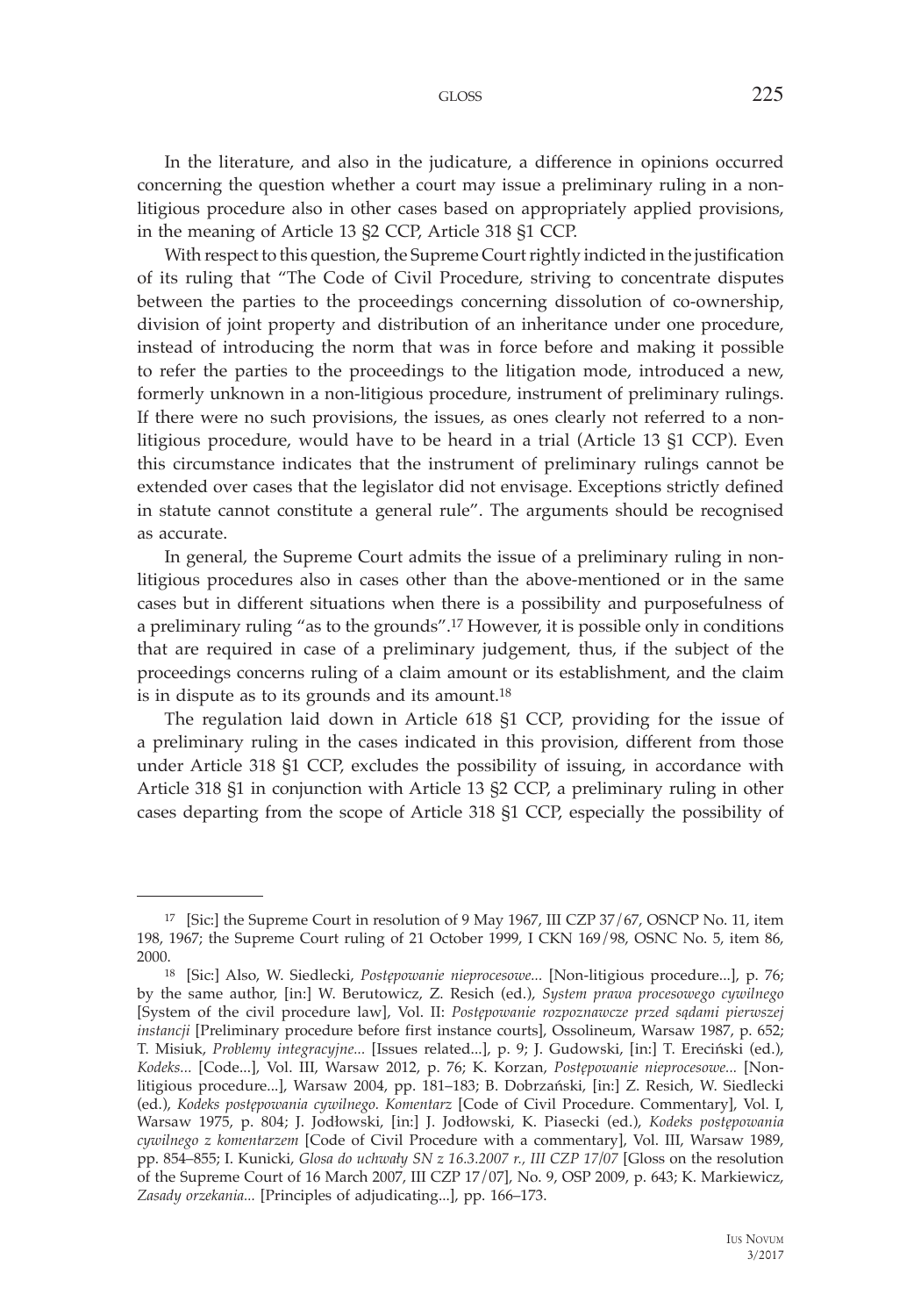issuing a preliminary ruling in the case concerning the establishment of transmission servitude<sup>19</sup>

It is rightly raised in the literature that the structure of a preliminary judgement is determined by the possible separation of the two areas of jurisdictional activities: the establishment of the grounds and then, in the further course of a trial, adjudication on a sanction consisting, in case of allowance of a claim for performance, in its adjudication on a justified amount. The issuing of such a judgment always depends on a court's discretion: it is an establishing judgement within a lawsuit concerning awarding a claim amount, and its content may only be positive. However, if a ruling as to the grounds is to be negative, a court issues a final judgement dismissing the claim. A preliminary ruling cannot be issued if only the claim grounds are in dispute and there is no litigation concerning a claim amount or when the performance amount is established *ex lege.*

Thus, the Supreme Court rightly concluded that "although neither in the literature, nor in the judicature there are doubts over the stand that a preliminary ruling can be issued in a non-litigious procedure based on the general rules (Article 318 §1 in conjunction with Article 13 §2 CCP), respective application of this procedural instrument in such a case cannot mean extending it in the course of unjustified interpretation". The argument raised in the literature that the principle of a non-litigious procedure is a lack of dispute between the parties to the proceedings is an argument for an even more precise interpretation of Article 318 §1 CCP in case of its relevant application to rulings on the essence of a claim issued in this mode, but does not rule out the application of this provision. Due to that, there is criticism of the stand expressed in the literature that "*argumentum a contrario* requires special carefulness and is justified not only when logical premises allowing a conclusion that the legislator's intention aimed at that end support it".20

In accordance with the opinion expressed in the literature, whether a given issue may be subject of adjudication with the use of a preliminary ruling depends on its significance for the main claim and the need to issue a final ruling. The adoption of this conception means a need to adjudicate *ad casum* on such possibility to particular types of cases (e.g. in the case concerning the establishment of the right-of-way) and the use of an argument of the lack of dependence between "the grounds and the amount" is insufficient.<sup>21</sup> The Supreme Court, it seems, rightly recognised this stand as inaccurate and indicated, first of all, its incompatibility with the binding opinion

<sup>19</sup> See, the Supreme Court ruling of 30 September 2004, IV CK 455/04, Biuletyn SN No. 2, 2005, p. 15.

<sup>&</sup>lt;sup>20</sup> [Sic:] B. Dobrzański, *Glosa do uchwały SN z dnia 9 maja 1967 r., III CZP 37/67* [Gloss on the Supreme Court resolution of 9 May 1967, III CZP 37/67], OSPiKA No. 2, item 30, 1968.

Supreme Court resolution of 9 May 1967, III CZP 37/67], OSPiKA No. 2, item 30, 1968. 21 [Sic:] K. Markiewicz, [in:] *Kodeks postępowania cywilnego*. Vol. I. *Komentarz do art. 318*  [Code of Civil Procedure. Commentary on Article 318], Legalis Nb 12; with respect to this issue, compare K. Markiewicz, *Zasady orzekania...* [Principles of adjudicating...], pp. 172–173; similarly J. Gwiazdomorski, *Glosa do uchwały SN z 10.5.1967 r., III CZP 31/67* [Gloss on the resolution of the Supreme Court of 10 May 1967, III CZP 31/67], Nowe Prawo No. 6, 1968, p. 1048, see the same point of view in the Supreme Court resolution of 9 May 1967, III CZP 37/67, OSNCP No. 11, item 198, 1967; similarly B. Dobrzański, *Glosa do uchwały SN z 9.5.1967 r., III CZP 37/67* [Gloss on the Supreme Court resolution of 9 May 1967, III CZP 37/67], OSPiKA issue 2, 1968, p. 65.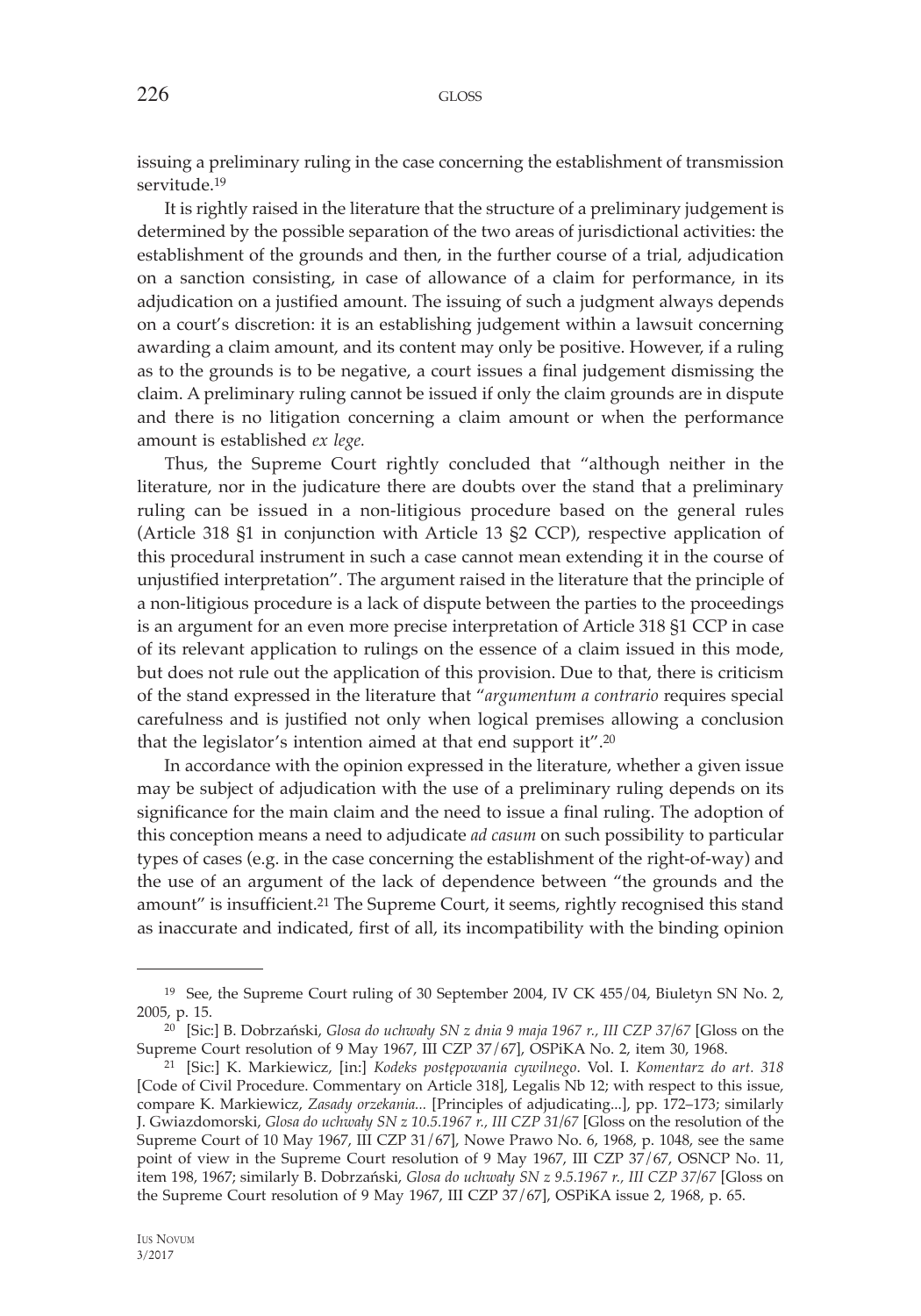of the Supreme Court expressed in the resolution of seven judges, a legal principle, of 26 February 1968, III CZP 101/67. Its adoption would give a court a possibility of issuing preliminary rulings in many cases, regardless of the lack of premises of disputability of the claim grounds and its amount laid down in Article 318 §1 CCP.

The Supreme Court decided in this resolution that a preliminary ruling in the case concerning the establishment of the acquisition of an inheritance is inadmissible. The Supreme Court also explained that the essence and the nature of a claim to establish the acquisition of an inheritance oppose the division of this claim into the grounds and the amount. Thus, Article 318 §1 CCP should be recognised as useless in the proceedings concerning the acquisition of an inheritance. The justification of the resolution provides a conclusion that a preliminary ruling adjudicating on prejudicial matters may be issued only in the distributing proceedings and not other cases heard in this mode. Secondly, in order to make it possible to issue a "classical" preliminary ruling in a non-litigious procedure, the requirements laid down in Article 318 §1 CCP in conjunction with Article 13 §2 CCP must be met. The instrument of preliminary rulings cannot be extended over cases the legislator did not envisage, which means that exceptions strictly defined in statute cannot constitute a general principle.22

### **CONCLUSIONS**

The application of the provisions concerning litigation in a non-litigious procedure is appropriate and must respect the specificity of this procedure.

Preliminary rulings concern their own independent subject of adjudication. They are independent adjudications on the grounds of prejudicial issues.

Relevant application of Article 318 §1 CCP in a non-litigious procedure is admissible only in situations under this provision, i.e. when in the case heard in a non-litigious mode, a court, based on premises, must establish the existence of a given legal relationship or a right, and adjudicate on a claim performance, and both the claim grounds and its amount are in dispute.23

The right to acquisitive prescription of servitude claimed by the party to the proceedings, in the light of the ruling discussed in the gloss, does not constitute an element of grounds for the petitioner's claim to establish transmission servitude (Articles 3051–3052 CC), and thus, this factual state, as the Supreme Court rightly held, does not materialise a hypothesis of a norm resulting from Article 318 §1 in conjunction with Article 13 §2 CCP.

<sup>22</sup> Compare, e.g. the Supreme Court ruling of 8 November 2013, I CSK 723/12, LEX No. 1439378.

<sup>23</sup> Compare, the Supreme Court resolution of 16 March 2007, III CZP 17/07, OSNC No. 2, item 20, 2008.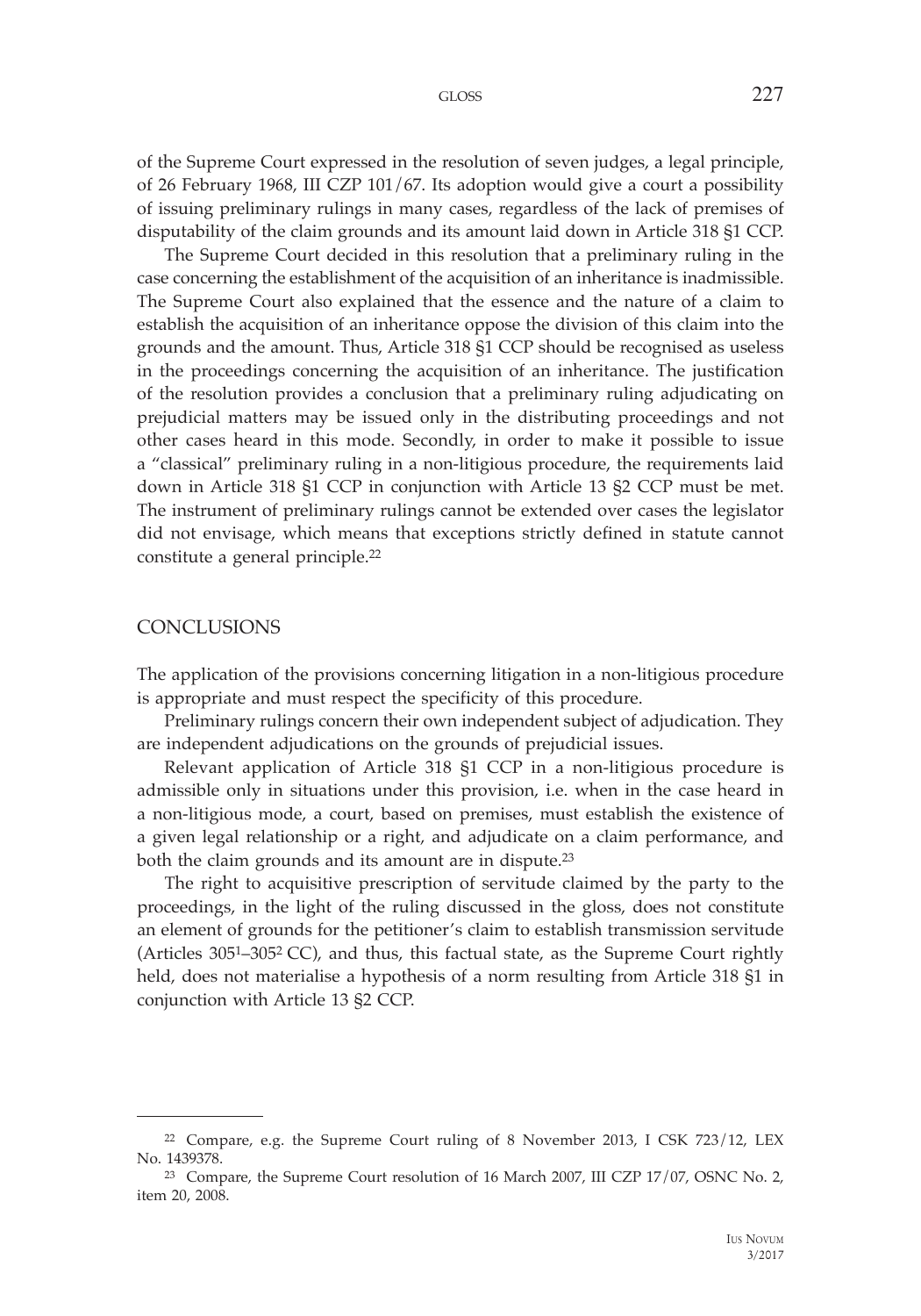#### BIBLIOGRAPHY

Broniewicz W., *Postępowanie cywilne w zarysie* [Overview of civil procedure], Warsaw 2008.

- Dobrzański B., [in:] *Glosa do uchwały SN z dnia 9 maja 1967 r., III CZP 37/67* [Gloss on the Supreme Court resolution of 9 May 1967, III CZP 37/67], OSPiKA No. 2, item 30, 1968.
- Dobrzański B., [in:] Z. Resich, W. Siedlecki (ed.), *Kodeks postępowania cywilnego. Komentarz*  [Code of Civil Procedure. Commentary], Vol. I, Warsaw 1975.
- Gudowski J., [in:] T. Ereciński (ed.), *Kodeks postępowania cywilnego* [Code of Civil Procedure], Vol. III, Warsaw 2012.
- Gwiazdomorski J., *Glosa do uchwały SN z 10.5.1967 r., III CZP 31/67* [Gloss on the resolution of the Supreme Court of 10 May 1967, III CZP 31/67], Nowe Prawo No. 6, 1968.
- Jagieła J., *Dopuszczalność wydania wyroku wstępnego. Zagadnienia wybrane* [Admissibility of a preliminary judgement. Selected issues], Polski Proces Cywilny No. 1, 2010.
- Jodłowski J., [in:] J. Jodłowski, K. Piasecki (ed.), *Kodeks postępowania cywilnego z komentarzem*  [Code of Civil Procedure with a commentary], Vol. III, Warsaw 1989.
- Korzan K., *Postępowanie nieprocesowe* [Non-litigious procedure], Warsaw 1997.
- Korzan K., *Postępowanie nieprocesowe* [Non-litigious procedure], Warsaw, 2nd edition, 2004.
- Krajewski J., *Postępowanie nieprocesowe* [Non-litigious procedure], Toruń 1973.
- Kunicki I., *Glosa do uchwały SN z 16.3.2007 r., III CZP 17/07* [Gloss on the resolution of the Supreme Court of 16 March 2007, III CZP 17/07], OSP No. 9, 2009.
- Madaj S., *Postępowanie nieprocesowe w sprawach małżeńskich* [Non-litigious procedure in disputes between spouses], Warsaw 1978.
- Manowska M., [in:] *Komentarz do kodeksu postępowania cywilnego* [Commentary on the Code of Civil Procedure], Warsaw 2015.
- Markiewicz K., [in:] *Kodeks postępowania cywilnego*. *Komentarz do art. 318* [Code of Civil Procedure. Commentary on Article 318], Vol. I, Legalis Nb 12.
- Markiewicz K., *Zasady orzekania w postępowaniu nieprocesowym* [Principles of adjudicating in a non-litigious procedure], Warsaw 2013.
- Misiuk T., *Problemy integracyjne postępowania działowego* [Issues related to combining the procedures in dissolution of co-ownership], Part 2, Palestra No. 7–8, 1973.
- Piasecki K., *Postępowanie sporne rozpoznawcze* [Preliminary proceedings in disputed grounds for a claim], Warsaw 2004.
- Siedlecki W., [in:] J. Policzkiewicz, W. Siedlecki, E. Wengerek, *Postępowanie nieprocesowe* [Non- -litigious procedure], Warsaw 1980.
- Siedlecki W., [in:] W. Berutowicz, Z. Resich (ed.), *System prawa procesowego cywilnego* [System of the civil procedure law], Vol. II: *Postępowanie rozpoznawcze przed sądami pierwszej instancji*  [Preliminary procedure before first instance courts], Ossolineum, Warsaw 1987.
- Siedlecki W., *Postępowanie nieprocesowe* [Non-litigious procedure], Warsaw 1988.
- Stempniak A., *Postępowanie o dział spadku* [Proceedings concerning distribution of inheritance], Warsaw 2010.
- Sychowicz M., *Problematyka art. 618 k.p.c. (część I)* [Issues under Article 618 CCP (Part I)], Nowe Prawo No. 1, 1972.
- Sychowicz M., *Postępowanie o zniesienie współwłasności* [Proceedings concerning dissolution of co-ownership], Warsaw 1976.

#### **Court rulings**

Supreme Court judgements of:

28 June 1982, IV CR 230/82, OSNCP No. 2–3, item 42, 1983.

11 December 1999, I PKN401/99, OSNP No. 8, item 259, 2001.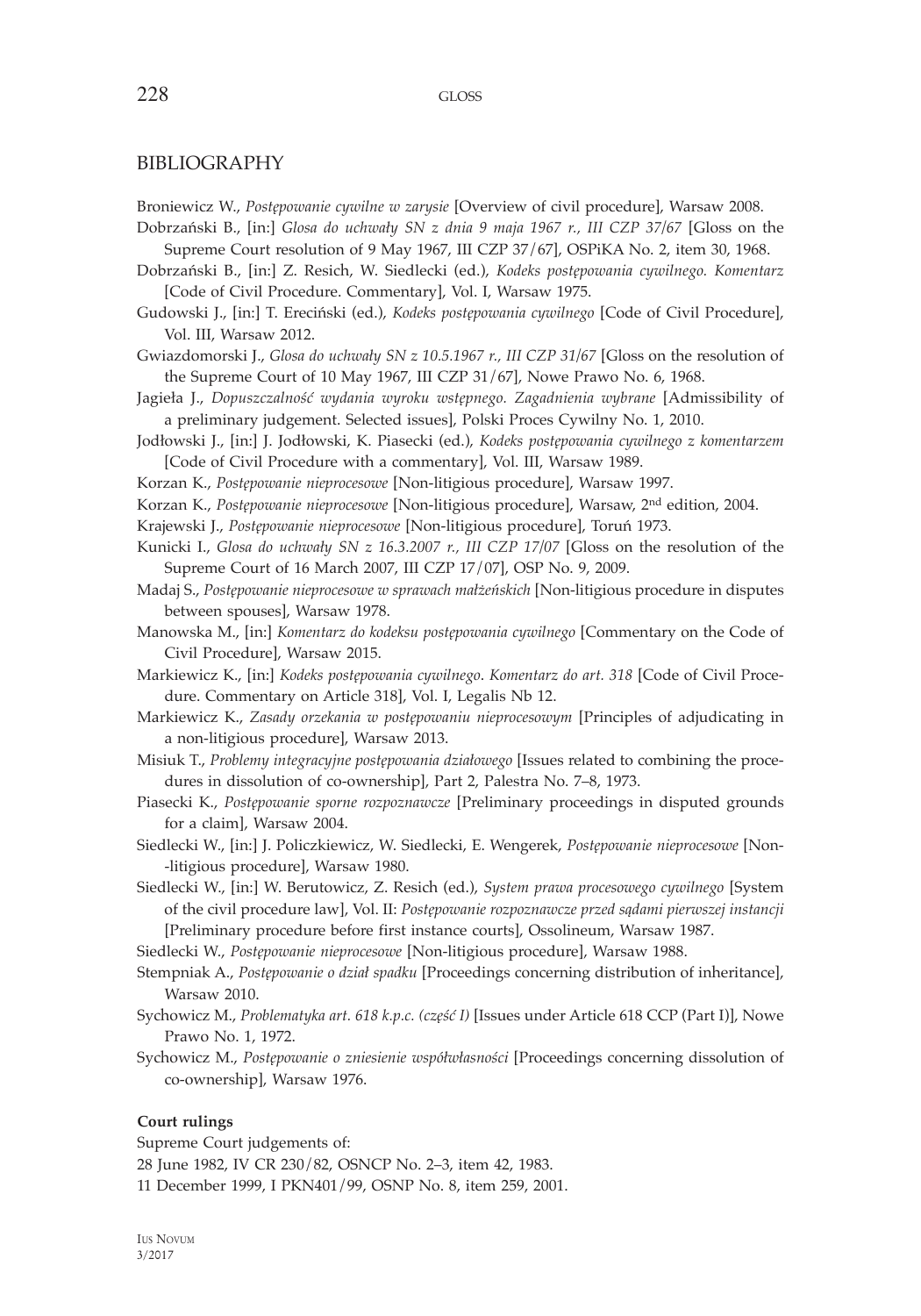4 February 2000, II CKN 738/98, OSNC No. 7–8, item 146, 2000. 21 July 2016, II CSK 604/15, LEX No. 2094779.

Supreme Court resolutions of:

19 November 1957, 4 CO 15/57, OSN No. 4, item 114, 1958. 9 May 1967, III CZP 37/67, OSNCP No. 11, item 198, 1967. 7 July 1971, III CZP 35/71, OSNCP No. 1, item 4, 1972. 16 March 2007, III CZP 17/07, OSNC No. 2, item 20, 2008. 28 April 2010, III CZP 9/10, OSNC No. 10, item 136, 2010. 7 May 2010, III CZP 34/10, OSNC No. 12, item 160, 2010.

Supreme Court rulings of:

21 October 1999, I CKN 169/98, OSNC No. 5, item 86, 2000.

- 17 April 2000, V CKN 23/00, LEX No. 1218605.
- 30 September 2004, IV CK 455/04, Biuletyn SN No. 2, 2005.
- 22 October 2009, III CSK 21/09, OSNC No. 4, item 61, 2010, LEX No. 533567.
- 25 November 2009, III CSK 21/09, LEX No. 533567.
- 8 November 2013, I CSK 723/12, LEX No. 1439378.

Resolution of seven judges of the Supreme Court of 26 February 1968, III CZP 101/67, OSNC No. 12, item 203, 1968

## GLOSS ON THE SUPREME COURT JUDGEMENT OF 21 JULY 2016, II CSK 604/15 – ADMISSIBILITY OF ISSUING A PRELIMINARY RULING BY A COURT IN A NON-LITIGIOUS PROCEDURE

Summary

The use of regulations on litigation in a non-litigious procedure is a corresponding application and must respect the specificity of that procedure. The preliminary rulings have their own independent object of adjudication and are independent substantial judgements on prejudicial issues. Respective application of Article 318 of the Code of Civil Procedure in a non-litigious procedure is admissible only in situations concerning that provision, i.e. when a court hearing a case in a non-litigious mode must, based on prerequisites, establish the existence of a given legal relationship or right and rule a claim amount where the claim grounds as well as the claim amount constitute a matter in dispute.

Keywords: non-litigious procedure, preliminary rulings